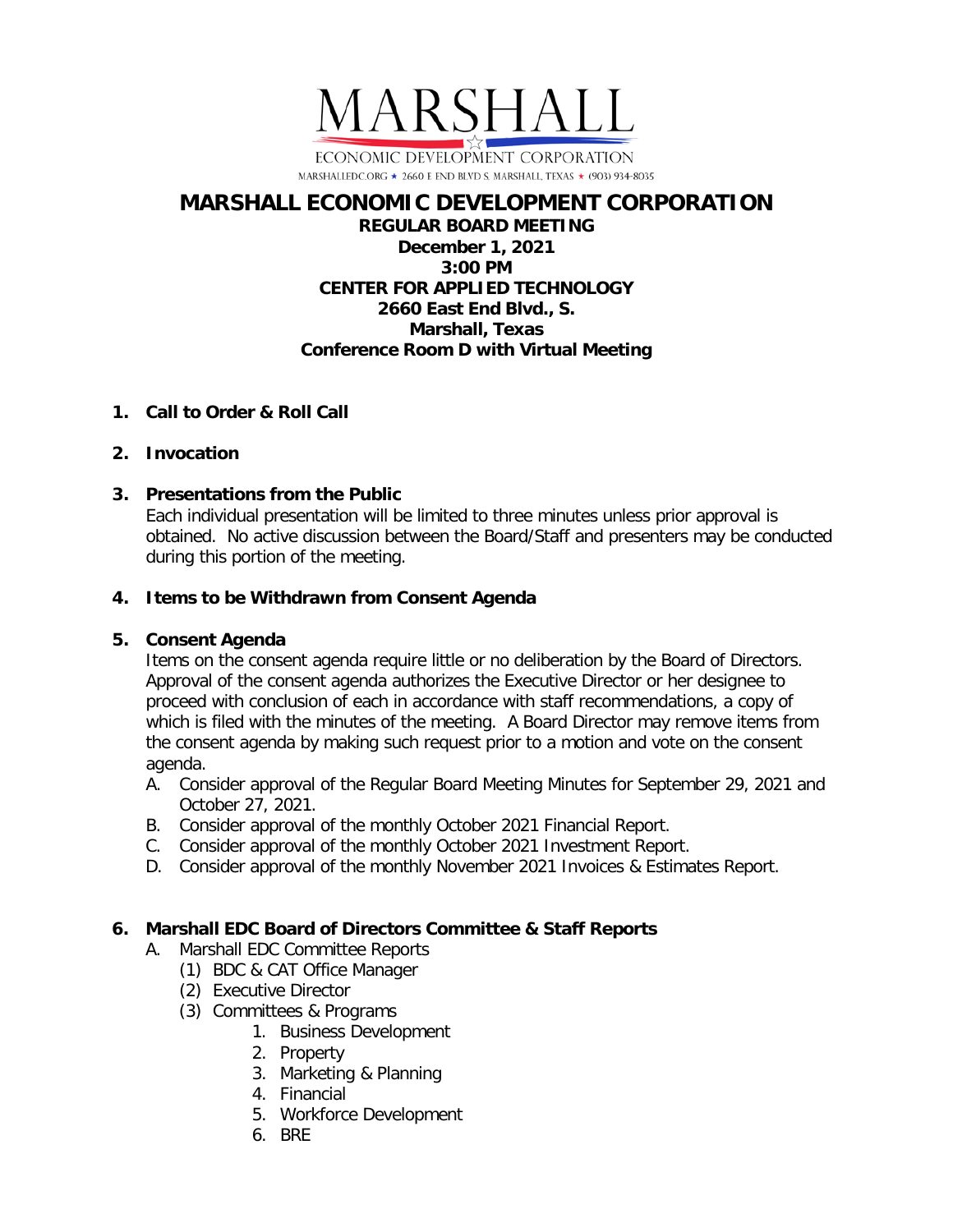

#### **7. Executive Session**

- A. Discuss or deliberate regarding commercial or financial information that the governmental body has received from a business prospect that the government body seeks to have locate, stay, or expand in or near the territory of the governmental body and with which the governmental body is conducting economic development negotiations; or deliberate the offer of a financial or other incentive to a business prospect (section 551.087, Texas Govt. Code).
	- (1) Project NH
	- (2) Project Coil
	- (3) Project Coil II
- (4) Project Virginia
- (5) Project McKenzie
- (6) Other Prospect Leads
- B. Deliberate the purchase, exchange, lease, or value of real property if deliberation in an open meeting would have a detrimental effect on the position of the governmental body in negotiations with a third person. (Section 551.072, Texas Govt. Code).
- C. Deliberate the appointment, employment, evaluation, re-assignment, duties, discipline or dismissal of a public officer or employee. (Section 551.074, Texas Govt. Code).
- D. Reconvene into Regular Session The Marshall Economic Development Corporation will reconvene into Regular Session, pursuant to the provisions of Chapter 551 of the Texas Government Code, to take any action necessary regarding the executive session.
- **8. Consider approval of the 2021 Proposed Marshall EDC budget amendments.**
- **9. Consider approval of the 2022 Proposed Marshall EDC budget.**
- **10. Consider approval of final execution of agreements related to Project Coil.**
- **11. Consider approval of final execution of agreements related to Project Coil II.**
- **12. Ratify the approval by the Marshall EDC Board of Directors regarding Project Workforce Readiness.**
- **13. Acknowledge the approval of Project Workforce Readiness by the City Council of Marshall on November 10, 2021 for an EDC incentive of \$1,000,000 total toward East Texas Baptist University's development of Synergy Park.**
- **14. Consider taking any action necessary as a result of the Executive Session regarding Personnel Matters – To deliberate of the appointment, employment, evaluation, re-assignment, duties, discipline or dismissal of a public officer or employee.**
- **15. Adjournment**